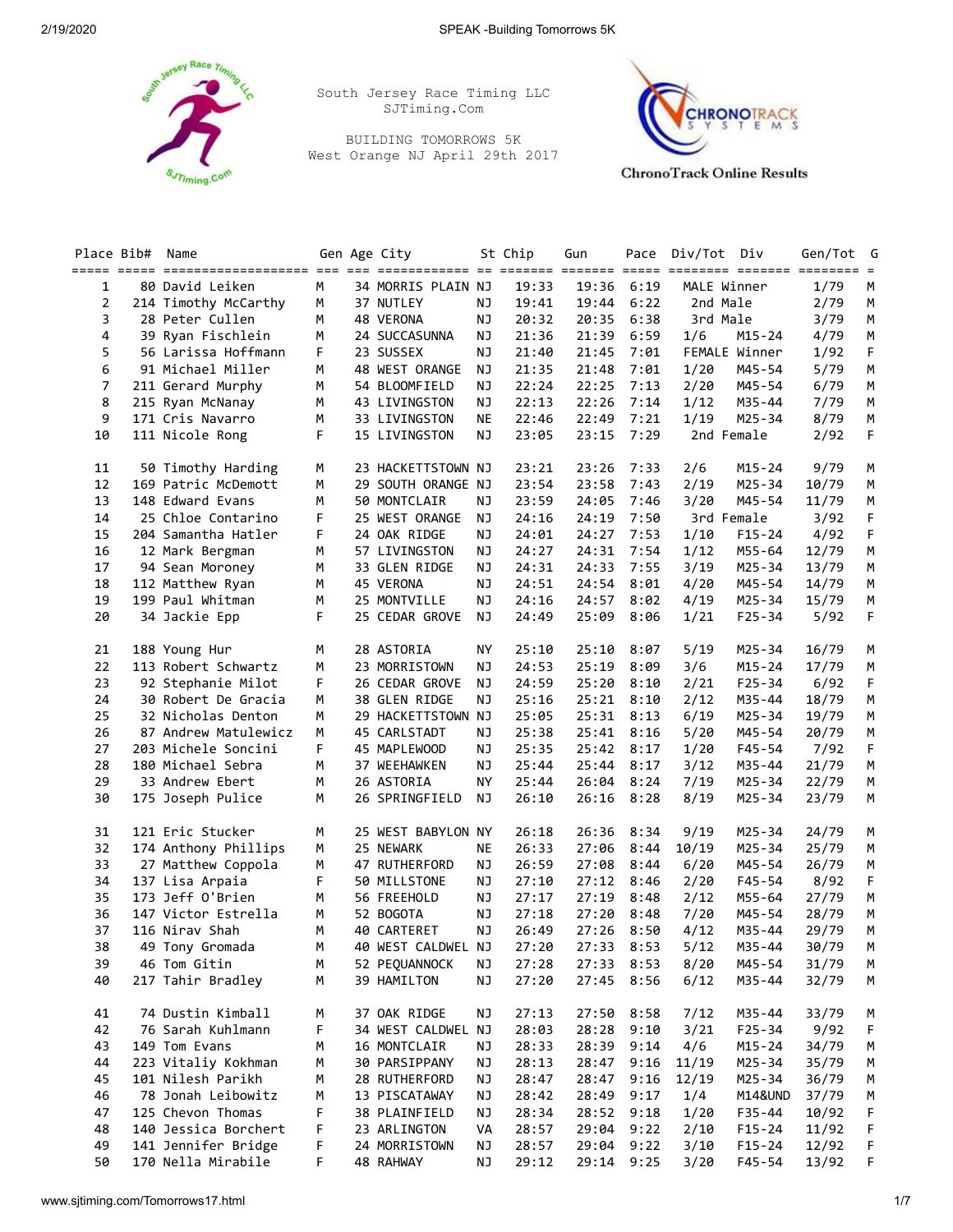

|     | Place Bib# | Name                      |   | Gen Age City       |           | St Chip | Gun         | Pace        | Div/Tot | Div<br>$=$ $=$ $=$ $=$ $=$ $=$ | Gen/Tot G<br>$=$ $=$ $=$ $=$ $=$ $=$ |   |
|-----|------------|---------------------------|---|--------------------|-----------|---------|-------------|-------------|---------|--------------------------------|--------------------------------------|---|
| 51  |            | 42 Korbone Fong           | М | 28 CLIFTON         | ΝJ        | 28:47   | 29:19       | 9:27        | 13/19   | $M25 - 34$                     | 38/79                                | М |
| 52  |            | 89 Christie McVey         | F | 48 WEST ORANGE     | NJ        | 29:22   | 29:30       | 9:30        | 4/20    | F45-54                         | 14/92                                | F |
| 53  |            | 213 Penny Trawinkski      | F | 68 HAMDEN          | <b>CT</b> | 29:43   | 29:48       | 9:36        | 1/4     | $F65 - 74$                     | 15/92                                | F |
| 54  |            | 157 Jack Gulino           | М | 60 MILLSTONE       | <b>NJ</b> | 29:53   | 29:55       | 9:38        | 3/12    | M55-64                         | 39/79                                | М |
| 55  |            | 220 Jeffrey Bird          | М | 30 BROOKLYN        | <b>NY</b> | 29:36   | 29:59       | 9:40        | 14/19   | $M25 - 34$                     | 40/79                                | М |
| 56  |            | 222 Richard Bates         | М | 49 WEST ORANGE     | <b>NJ</b> | 29:46   | 30:00       | 9:40        | 9/20    | M45-54                         | 41/79                                | M |
| 57  |            | 53 Helibert Hernandez     | M | 50 KEARNY          | ΝJ        | 29:50   | 30:01       | 9:40        | 10/20   | M45-54                         | 42/79                                | М |
| 58  |            | 181 Lauren Spiegelhoff    | F | 31 EAST BRUNSWI NJ |           | 30:01   | 30:06       | 9:42        | 4/21    | $F25 - 34$                     | 16/92                                | F |
| 59  |            | 212 Kathryn Couillou      | F | 28 CEDAR GROVE     | ΝJ        | 29:49   | 30:10       | 9:43        | 5/21    | $F25 - 34$                     | 17/92                                | F |
| 60  |            | 163 John Kiszka           | М | 47 COLONIA         | <b>NJ</b> | 30:13   | 30:18       | 9:46        | 11/20   | M45-54                         | 43/79                                | M |
| 61  |            | 61 Samira Imamverdiyev F  |   | 39 WEST ORANGE     | ΝJ        | 30:08   | 30:21       | 9:47        | 2/20    | $F35 - 44$                     | 18/92                                | F |
| 62  |            | 134 James White           | м | 29 NEWARK          | <b>NJ</b> | 29:49   | 30:27       | 9:49        | 15/19   | M25-34                         | 44/79                                | М |
| 63  |            | 15 Robert Borawski        | М | 29 BAYONNE         | <b>NJ</b> | 30:02   | 30:39       | 9:52        | 16/19   | M25-34                         | 45/79                                | М |
| 64  |            | 2 Patrick Antonetti       | М | 40 LINCOLN PARK NJ |           | 30:39   | 31:04 10:00 |             | 8/12    | M35-44                         | 46/79                                | M |
| 65  |            | 114 Robert Serio          | M | 56 CEDAR GROVE     | ΝJ        | 30:47   |             | 31:13 10:03 | 4/12    | M55-64                         | 47/79                                | М |
| 66  |            | 206 Edson Millien         | М | 40 SPRING VALLE NY |           | 30:59   |             | 31:14 10:04 | 9/12    | M35-44                         | 48/79                                | М |
| 67  |            | 26 Kathleen Conway        | F | 54 OAK RIDGE       | ΝJ        | 30:51   | 31:20 10:06 |             | 5/20    | F45-54                         | 19/92                                | F |
| 68  |            | 19 Clare Brophy           | F | 46 MAPLEWOOD       | NJ        | 31:08   |             | 31:23 10:07 | 6/20    | $F45 - 54$                     | 20/92                                | F |
| 69  |            | 18 Kylie Brien            | F | 26 WHIPPANY        | NJ        | 31:35   |             | 31:35 10:10 | 6/21    | $F25 - 34$                     | 21/92                                | F |
| 70  |            | 22 Tom Cimaglia           | М | 25 WHIPPANY        | <b>NJ</b> | 31:29   |             | 31:36 10:11 | 17/19   | M25-34                         | 49/79                                | М |
| 71  |            | 139 Holly Basile          | F | 45 WALL            | NJ        | 31:33   |             | 31:38 10:11 | 7/20    | F45-54                         | 22/92                                | F |
| 72  |            | 60 Monique Hope           | F | 37 RIVER EDGE      | <b>NJ</b> | 31:37   |             | 31:40 10:12 | 3/20    | $F35 - 44$                     | 23/92                                | F |
| 73  |            | 73 Denise Kimball         | F | 32 OAK RIDGE       | <b>NJ</b> | 31:04   |             | 31:42 10:13 | 7/21    | $F25 - 34$                     | 24/92                                | F |
| 74  |            | 166 Karina Malhotra       | F | 15 LIVINGSTON      | ΝJ        | 31:42   | 31:52 10:16 |             | 4/10    | $F15 - 24$                     | 25/92                                | F |
| 75  |            | 146 Julie Duncan          | F | 25 PISCATAWAY      | ΝJ        | 31:22   | 31:54 10:17 |             | 8/21    | $F25 - 34$                     | 26/92                                | F |
| 76  |            | 216 Justin McMahon        | М | 44 VERONA          | <b>NJ</b> | 31:40   |             | 31:55 10:17 | 10/12   | M35-44                         | 50/79                                | М |
| 77  |            | 38 Janet Fischlein        | F | 66 SUCCASUNNA      | <b>NJ</b> | 31:25   |             | 31:58 10:18 | 2/4     | $F65 - 74$                     | 27/92                                | F |
| 78  |            | 100 Alan Noel             | M | 56 SOUTH ORANGE NJ |           | 31:20   |             | 32:00 10:18 | 5/12    | M55-64                         | 51/79                                | M |
| 79  |            | 51 Leslie Heller          | F | 49 OAK RIDGE       | <b>NJ</b> | 31:31   |             | 32:00 10:18 | 8/20    | F45-54                         | 28/92                                | F |
| 80  |            | 201 Samira Sharif         | F | 40 W. PLAINFIEL NJ |           | 31:48   | 32:02 10:19 |             | 4/20    | $F35 - 44$                     | 29/92                                | F |
| 81  |            | 44 Kenneth Freeman        | М | 50 FORDS           | ΝJ        | 32:10   |             | 32:36 10:30 | 12/20   | M45-54                         | 52/79                                | М |
| 82  |            | 198 Joel Caplan           | М | <b>56 METUCHEN</b> | <b>NJ</b> | 32:30   | 32:37 10:30 |             | 6/12    | M55-64                         | 53/79                                | М |
| 83  |            | 176 Annie Santiago        | F | 49 WEST ORANGE     | <b>NJ</b> | 32:31   | 32:39 10:31 |             | 9/20    | F45-54                         | 30/92                                | F |
| 84  |            | 24 John Colman            | М | 24 MORRISTOWN      | <b>NJ</b> | 32:33   |             | 32:41 10:32 | 5/6     | $M15 - 24$                     | 54/79                                | M |
| 85  |            | 164 Cathy Lau             | F | 25 WEST CALDWEL NE |           | 32:33   |             | 32:49 10:34 | 9/21    | $F25 - 34$                     | 31/92                                | F |
| 86  |            | 23 Casey Coleman          | F | 13 SPARTA          | NJ        | 32:33   |             | 33:04 10:39 | 1/10    | <b>F14&amp;UND</b>             | 32/92                                | F |
| 87  |            | 29 Amy Cusack             | F | 41 OAK RIDGE       | <b>NJ</b> | 32:36   |             | 33:08 10:40 | 5/20    | $F35 - 44$                     | 33/92                                | F |
| 88  |            | 221 Kristen Coleman       | F | 41 SPARTA          | ΝJ        | 32:38   | 33:09 10:41 |             | 6/20    | $F35 - 44$                     | 34/92                                | F |
| 89  |            | 128 Katherine Van Wolpu F |   | 49 OAK RIDGE       | NJ        | 32:57   |             | 33:26 10:46 | 10/20   | F45-54                         | 35/92                                | F |
| 90  |            | 160 Elizabeth Hoehn       | F | 34 SOUTH ORANGE NJ |           | 33:19   |             | 33:28 10:47 | 10/21   | $F25 - 34$                     | 36/92                                | F |
| 91  |            | 14 Eric Blaine            | М | 36 MAPLEWOOD       | ΝJ        | 33:17   |             | 33:38 10:50 | 11/12   | M35-44                         | 55/79                                | M |
| 92  |            | 235 Victoria Maharaj      | F | 18 WEST ORANGE     | <b>NJ</b> | 33:42   |             | 33:45 10:52 | 5/10    | $F15 - 24$                     | 37/92                                | F |
| 93  |            | 109 Kristyn Riggs         | F | 32 OAK RIDGE       | <b>NJ</b> | 33:16   |             | 33:53 10:55 | 11/21   | $F25 - 34$                     | 38/92                                | F |
| 94  |            | 127 Lizbeth Valentin      | F | 42 CLIFTON         | <b>NJ</b> | 33:52   |             | 34:14 11:02 | 7/20    | F35-44                         | 39/92                                | F |
| 95  |            | 79 Seth Leibowitz         | М | 60 PISCATAWAY      | NJ        | 34:35   |             | 34:54 11:14 | 7/12    | M55-64                         | 56/79                                | M |
| 96  |            | 72 Aanchal Kanodia        | F | 23 NEW YORK        | ΝY        | 34:45   |             | 34:54 11:14 | 6/10    | $F15 - 24$                     | 40/92                                | F |
| 97  |            | 227 Andrea Petrone        | F | 34 OAK RIDGE       | NJ        | 34:20   |             | 34:56 11:15 | 12/21   | F25-34                         | 41/92                                | F |
| 98  |            | 129 Caitlin Verhalen      | F | 25 WHARTON         | <b>NJ</b> | 34:28   |             | 34:57 11:15 | 13/21   | $F25 - 34$                     | 42/92                                | F |
| 99  |            | 48 Kristin Gromada        | F | 37 WEST CALDWEL NJ |           | 34:45   |             | 34:58 11:16 | 8/20    | $F35 - 44$                     | 43/92                                | F |
| 100 |            | 233 Khaatim Sherrer       | M | 36 NEWARK          | <b>NJ</b> | 34:45   |             | 35:10 11:20 | 12/12   | M35-44                         | 57/79                                | М |



| Place Bib# Name |                           |  | Gen Age City |                   | St Chip | Gun | Pace Div/Tot Div          | Gen/Tot G |  |
|-----------------|---------------------------|--|--------------|-------------------|---------|-----|---------------------------|-----------|--|
|                 |                           |  |              |                   |         |     |                           |           |  |
| 101             | 177 Cristina Santiago - F |  |              | 22 WEST ORANGE NJ | 35:10   |     | 35:18 11:22  7/10  F15-24 | 44/92     |  |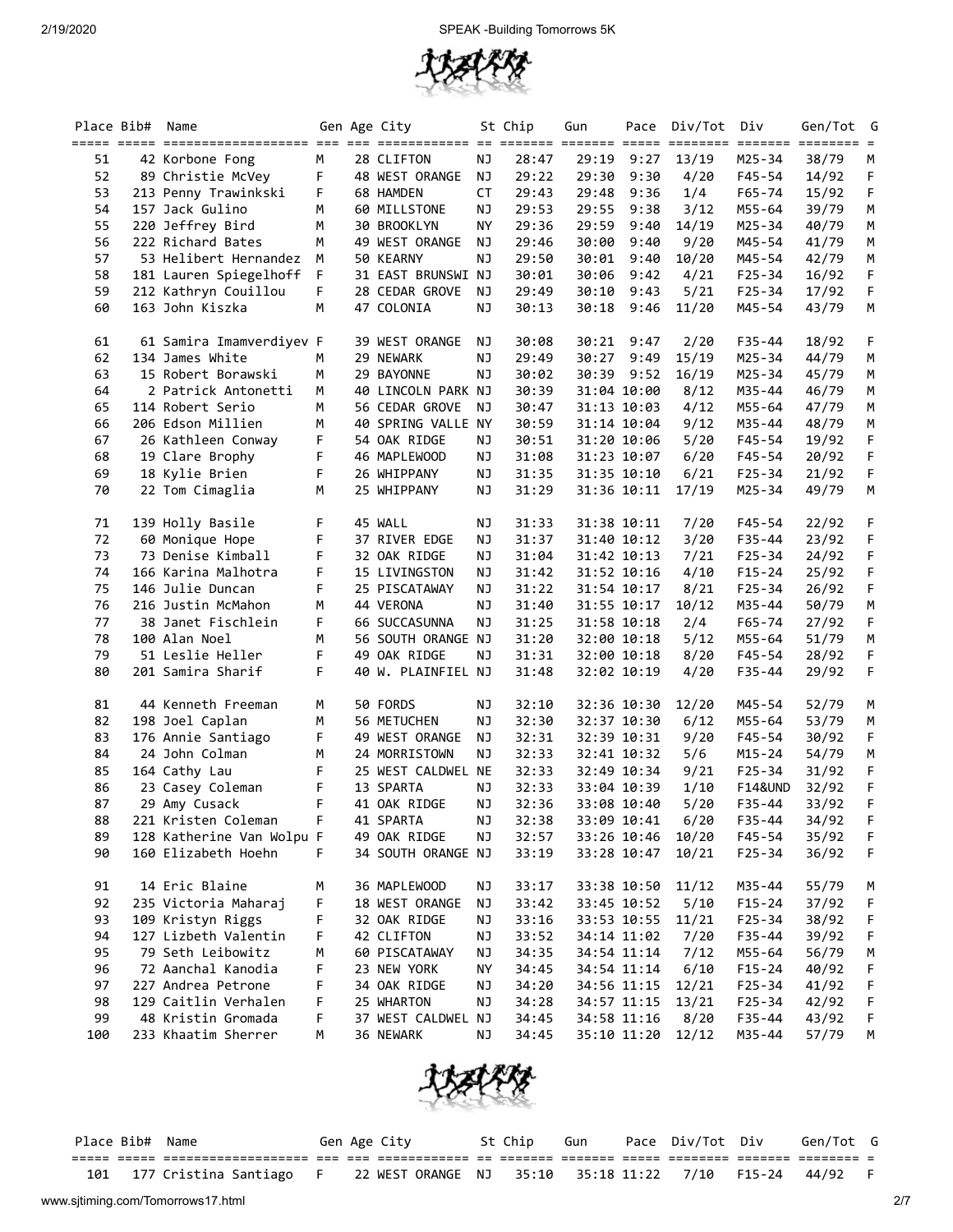| 102        | 17 Sue Brand                          | F      | 49 MAHWAH                        | ΝJ        | 35:03          | 35:19 11:23                | 11/20          | F45-54               | 45/92          | F      |
|------------|---------------------------------------|--------|----------------------------------|-----------|----------------|----------------------------|----------------|----------------------|----------------|--------|
| 103        | 218 Gregory Puchalski                 | м      | 65 METUCHEN                      | ΝJ        | 35:06          | 35:19 11:23                | 1/3            | M65-74               | 58/79          | М      |
| 104        | 68 Marnell Jester                     | М      | 47 NORTH BRUNSW NJ               |           | 35:05          | 35:31 11:26                | 13/20          | M45-54               | 59/79          | М      |
| 105        | 165 Richard Lu                        | М      | 24 WEST CALDWEL NE               |           | 35:27          | 35:43 11:30                | 6/6            | $M15 - 24$           | 60/79          | М      |
| 106        | 228 Reese Korinko                     | F      | 14 WASHINGTON                    | ΝJ        | 35:37          | 35:49 11:32                | 2/10           | <b>F14&amp;UND</b>   | 46/92          | F      |
| 107        | 103 Kelsey Principe                   | F      | 23 SUCCASUNNA                    | ΝJ        | 35:26          | 35:59 11:35                | 8/10           | $F15 - 24$           | 47/92          | F      |
| 108        | 229 Michael Korinko                   | м      | 47 WASHINGTON                    | ΝJ        | 35:50          | 36:02 11:36                | 14/20          | M45-54               | 61/79          | М      |
| 109        | 63 Shabnam Irfani                     | F      | 44 MAPLEWOOD                     | ΝJ        | 36:00          | 36:18 11:42                | 9/20           | $F35 - 44$           | 48/92          | F      |
| 110        | 130 Caroline Von Bistra F             |        | 53 OAK RIDGE                     | N         | 35:50          | 36:20 11:42                | 12/20          | $F45 - 54$           | 49/92          | F      |
| 111        | 185 David Weischadle                  | м      | 56 CRANFORD                      | ΝJ        | 36:04          | 36:22 11:43                | 8/12           | M55-64               | 62/79          | М      |
| 112        | 62 Shabbir Irfani                     | М      | 49 MAPLEWOOD                     | ΝJ        | 36:07          | 36:25 11:44                | 15/20          | M45-54               | 63/79          | М      |
| 113        | 66 Katie Jackameit                    | F      | 25 OAK RIDGE                     | ΝJ        | 36:01          | 36:30 11:45                | 14/21          | $F25 - 34$           | 50/92          | F      |
| 114        | 81 Marvin Leiken                      | м      | 67 CEDAR KNOLLS NJ               |           | 36:22          | 36:56 11:54                | 2/3            | M65-74               | 64/79          | М      |
| 115        | 110 Darrin Rogers                     | м      | 54 PATERSON                      | ΝJ        | 36:31          | 36:58 11:54                | 16/20          | M45-54               | 65/79          | М      |
| 116        | 40 Anna Fitzgerald                    | F      | 29 SOUTH ORANGE NJ               |           | 37:06          | 37:19 12:01                | 15/21          | $F25 - 34$           | 51/92          | F      |
| 117        | 5 Nilsa Arissa                        | F      | 52 MATAWAN                       | NJ        | 37:15          | 37:24 12:03                | 13/20          | F45-54               | 52/92          | F      |
| 118        | 145 Joseph Dubas                      | M      | 67 JAMESBURG                     | <b>NJ</b> | 37:30          | 37:39 12:08                | 3/3            | M65-74               | 66/79          | М      |
| 119        | 3 Susan Antonetti                     | F      | 37 CEDAR GROVE                   | <b>NJ</b> | 37:27          | 37:51 12:11                | 10/20          | $F35 - 44$           | 53/92          | F      |
| 120        | 162 Marion Kelley                     | F      | 75 CRANFORD                      | ΝJ        | 37:42          | 37:54 12:12                | 1/1            | $F75+$               | 54/92          | F      |
| 121        | 124 Jeff Terry                        | м      | 60 LIVINGSTON                    | NJ        | 38:09          | 38:13 12:19                | 9/12           | M55-64               | 67/79          | М      |
| 122        | 77 Caroline Langowski                 | F      | 24 EDISON                        | ΝJ        | 37:51          | 38:30 12:24                | 9/10           | $F15 - 24$           | 55/92          | F      |
| 123        | 182 Melissa Sungela                   | F      | 50 RIVER VALE                    | ΝJ        | 38:20          | 38:30 12:24                | 14/20          | $F45 - 54$           | 56/92          | F      |
| 124        | 58 Magdalena Holland                  | F      | 11 MONTCLAIR                     | ΝJ        | 38:55          | 39:01 12:34                | 3/10           | <b>F14&amp;UND</b>   | 57/92          | F      |
| 125        | 57 George Holland                     | M      | 50 MONTCLAIR                     | NJ        | 38:57          | 39:03 12:35                | 17/20          | M45-54               | 68/79          | М      |
| 126        | 209 Asher Gray                        | М      | 8 OAK RIDGE                      | NJ        | 38:36          | 39:04 12:35                | 2/4            | M14&UND              | 69/79          | М      |
| 127        | 208 Katie Van Ness                    | F      | 36 OAK RIDGE                     | NJ        | 38:42          | 39:09 12:37                | 11/20          | $F35 - 44$           | 58/92          | F      |
| 128        | 189 Eric Gottschalk                   | М      | 25 ASTORIA                       | NΥ        | 39:19          | 39:38 12:46                | 18/19          | M25-34               | 70/79          | М      |
| 129        | 219 Shane Noach                       | м      | 9 CHATHAM                        | NJ        | 39:31          | 39:44 12:48                | 3/4            | M14&UND              | 71/79          | М      |
| 130        | 99 Colleen Noack                      | F      | 38 CHATHAM                       | NJ        | 39:37          | 39:49 12:49                | 12/20          | F35-44               | 59/92          | F      |
| 131        | 179 Colleen Sebra                     | F      | 34 WEEHAWKEN                     | ΝJ        | 41:01          | 41:01 13:13                | 16/21          | $F25 - 34$           | 60/92          | F      |
| 132        | 64 Sophie Irfani                      | F      | 9 MAPLEWOOD                      | NJ        | 40:48          | 41:06 13:14                | 4/10           | <b>F14&amp;UND</b>   | 61/92          | F      |
| 133        | 20 Josie Brophy                       | F      | 10 MAPLEWOOD                     | ΝJ        | 40:50          | 41:08 13:15                | 5/10           | <b>F14&amp;UND</b>   | 62/92          | F      |
| 134        | 83 Caroline Manalo                    | F      | 43 BRANCHVILLE                   | ΝJ        | 40:46          | 41:16 13:17                | 13/20          | $F35 - 44$           | 63/92          | F      |
| 135        | 1 Kristina Anderson                   | F      | 51 NORTH BERGEN NJ               |           | 41:19          | 41:45 13:27                | 15/20          | F45-54               | 64/92          | F      |
| 136        | 231 Reagen Korinko                    | F      | 12 WASHINGTON                    | ΝJ        | 41:35          | 41:46 13:27                | 6/10           | <b>F14&amp;UND</b>   | 65/92          | F      |
| 137        | 230 Nicole Korinko                    | F      | 44 WASHINGTON                    | <b>NJ</b> | 41:39          | 41:50 13:28                | 14/20          | $F35 - 44$           | 66/92          | F      |
| 138        | 155 Maura Frischmann                  | F      | 29 SUCCASUNNA                    | <b>NJ</b> | 41:15          | 41:51 13:29                | 17/21          | $F25 - 34$           | 67/92          | F      |
| 139        | 142 Maria Cepero                      | F      | 54 ROSELLE PARK NJ               |           | 41:38          | 41:55 13:30                | 16/20          | $F45 - 54$           | 68/92          | F      |
| 140        | 200 Anthony Everett                   | м      | 60 LIVINGSTON                    | ΝJ        | 42:17          | 42:47 13:47                | 10/12          | M55-64               | 72/79          | М      |
| 141        | 36 Dave Fenelus                       | м      | 30 WEST ORANGE                   | ΝJ        | 42:47          | 42:47 13:47                | 19/19          | M25-34               | 73/79          | M      |
| 142        | 224 Melaney Lopez                     | F      | 25 HACKENSACK                    | <b>NJ</b> | 42:28          | 43:07 13:53                | 18/21          | $F25 - 34$           | 69/92          | F      |
| 143        | 90 Catherine Menich                   | F      | 24 NUTLEY                        | ΝJ        | 43:12          | 43:50 14:07                | 10/10          | $F15 - 24$           | 70/92          | F      |
| 144        | 186 Tori Wortendyke                   | F      | 28 UPPER NYACK                   | <b>NY</b> | 43:31          | 43:52 14:08                | 19/21          | F25-34               | 71/92          | F      |
| 145        | 205 Sandra Rippey                     | F      | 53 OAK RIDGE                     | ΝJ        | 43:38          | 44:11 14:14                | 17/20          | F45-54               | 72/92          | F      |
| 146        | 13 Hannah Best                        | F<br>F | 9 LAKE HOPATCO NJ<br>27 ROCKAWAY |           | 44:50          | 45:12 14:33                | 7/10           | <b>F14&amp;UND</b>   | 73/92<br>74/92 | F      |
| 147        | 71 Courtney Kane<br>9 Jennifer Bauman | F      |                                  | ΝJ        | 44:53          | 45:14 14:34                | 20/21          | $F25 - 34$           |                | F<br>F |
| 148<br>149 | 98 Miriam Christine Ni F              |        | 44 MORRIS PLAIN NJ<br>45 EDISOM  | NJ        | 44:50<br>45:13 | 45:24 14:37<br>45:36 14:41 | 15/20<br>18/20 | $F35 - 44$<br>F45-54 | 75/92<br>76/92 | F      |
| 150        | 69 Shaun Kallish                      | М      | 9 OAK RIDGE                      | NJ        | 45:25          | 45:53 14:47                | 4/4            | M14&UND              | 74/79          | М      |
|            |                                       |        |                                  |           |                |                            |                |                      |                |        |



| Place Bib# | Name               |    | Gen Age City   |    | St Chip | Gun         | Pace Div/Tot      | Div                | Gen/Tot G |  |
|------------|--------------------|----|----------------|----|---------|-------------|-------------------|--------------------|-----------|--|
|            |                    |    |                |    |         |             |                   |                    |           |  |
| 151        | 70 Tania Kallish   |    | 35 OAK RIDGE   | ΝJ | 45:25   | 45:54 14:47 | 16/20             | F35-44             | 77/92     |  |
| 152        | 156 Evelyn Gallik  | F. | 63 NUTLEY      | ΝJ | 45:52   | 46:14 14:53 | 1/3               | F55-64             | 78/92     |  |
| 153        | 232 Janet Ndambuki | F. | 29 GARFIELD    | ΝJ | 46:02   |             | 46:37 15:01 21/21 | $F25 - 34$         | 79/92     |  |
| 154        | 95 Kay Muriuki     | F. | 36 HAWTHORNE   | ΝJ | 46:04   | 46:39 15:01 | 17/20             | $F35 - 44$         | 80/92     |  |
| 155        | 117 Kelly Shaw     | F. | 74 MONTCLAIR   | ΝJ | 46:22   | 46:53 15:06 | 3/4               | F65-74             | 81/92     |  |
| 156        | 86 Maria Matthews  | F. | 57 CRANFORD    | ΝJ | 46:40   | 46:54 15:06 | 2/3               | F55-64             | 82/92     |  |
| 157        | 65 Dana Irvis      | F. | 41 WEST ORANGE | ΝJ | 46:41   | 47:06 15:10 | 18/20             | $F35 - 44$         | 83/92     |  |
| 158        | 207 Ayanna Jacobs  | F. | 7 WEST ORANGE  | NJ | 46:41   | 47:06 15:10 | 8/10              | <b>F14&amp;UND</b> | 84/92     |  |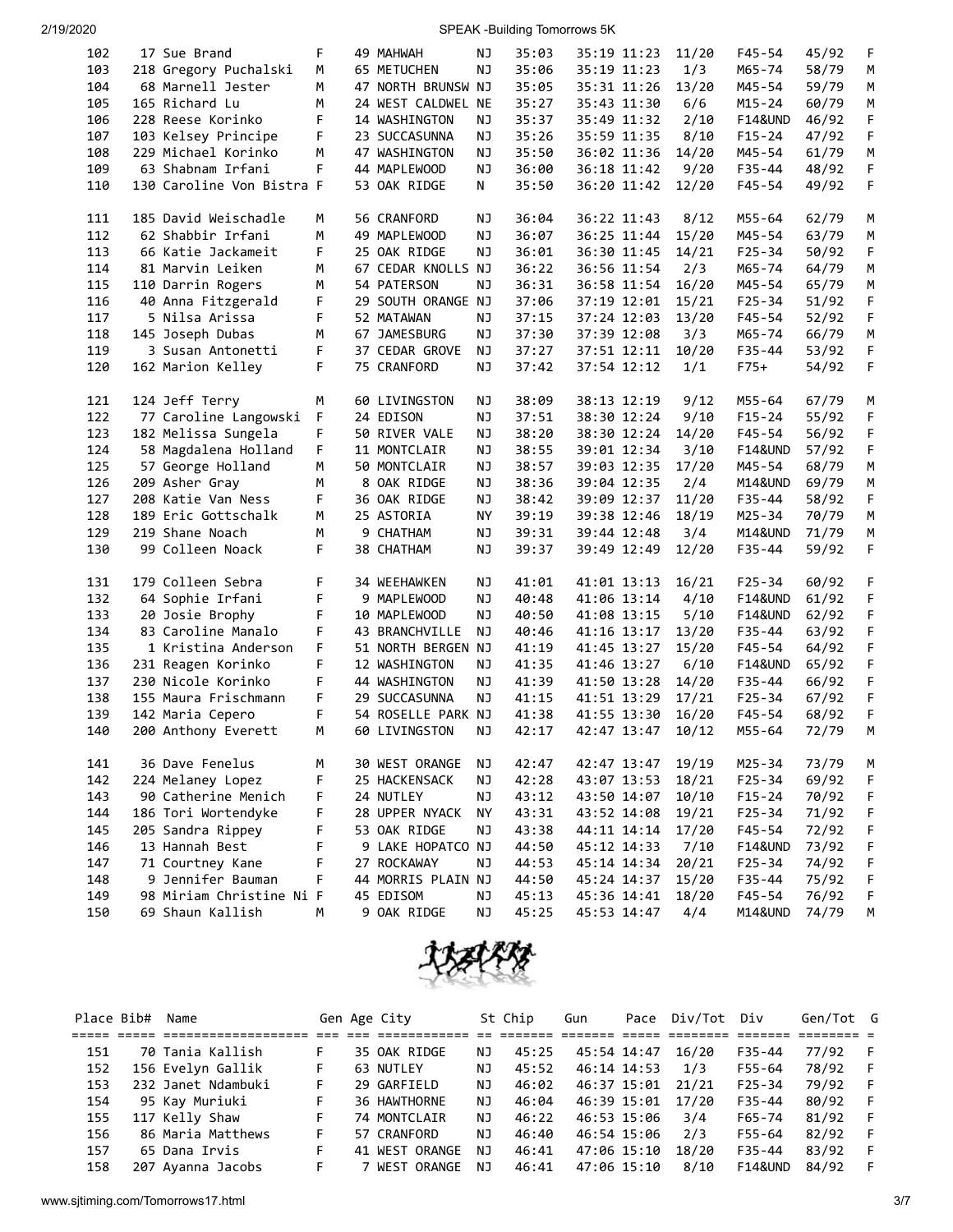| 159 | 202 Olivia Jacobs         | F. | 9 WEST ORANGE      | ΝJ  | 46:52 | 47:17 15:14              |                 | 9/10  | <b>F14&amp;UND</b> | 85/92 | F |
|-----|---------------------------|----|--------------------|-----|-------|--------------------------|-----------------|-------|--------------------|-------|---|
| 160 | 67 Bradley Jacobs         | М  | 45 WEST ORANGE     | ΝJ  | 46:52 | 47:17 15:14              |                 | 18/20 | M45-54             | 75/79 | M |
|     |                           |    |                    |     |       |                          |                 |       |                    |       |   |
| 161 | 184 Melissa Valenti       | F. | 46 SOUTH AMBOY     | ΝJ  | 47:35 | 47:54 15:26              |                 | 19/20 | F45-54             | 86/92 | F |
| 162 | 183 Todd Thompson         | M  | 50 NEW EGYPT       | NJ. | 47:35 |                          | 47:54 15:26     | 19/20 | M45-54             | 76/79 | M |
| 163 | 234 James Deliyiannis     | M  | 59 NUTLEY          | ΝJ  | 49:33 | 49:56 16:05              |                 | 11/12 | M55-64             | 77/79 | м |
| 164 | 236 Bina Shah             | F. | 44 BRIDGEPORT      | ΝJ  | 49:46 | 50:27 16:15              |                 | 19/20 | $F35 - 44$         | 87/92 | F |
| 165 | 41 Maryann Flores         | F. | 63 SOUTH ORANGE NJ |     | 50:31 | 50:41 16:19              |                 | 3/3   | $F55 - 64$         | 88/92 | F |
| 166 | 7 Beatrix Austin          | F. | 9 NEW YORK         | ΝJ  | 50:32 |                          | 50:42 16:20     | 10/10 | <b>F14&amp;UND</b> | 89/92 | F |
| 167 | 159 Elaine Hedstrom       | F. | 67 NORTH BRUNSW NJ |     | 50:57 |                          | $51:01$ $16:26$ | 4/4   | $F65 - 74$         | 90/92 | F |
| 168 | 97 Sue Ann Ng-Martinez F  |    | 54 OLD BRIDGE      |     |       | NJ 1:01:47 1:01:47 19:54 |                 | 20/20 | $F45 - 54$         | 91/92 | F |
| 169 | 167 Magdalena B. Marcin F |    | 38 HOPELAWN        |     |       | NJ 1:01:42 1:01:51 19:55 |                 | 20/20 | $F35 - 44$         | 92/92 | F |
| 170 | 187 Juan Ortiz            | M  | 53 MATAWAN         |     |       | NJ 1:01:42 1:01:51 19:55 |                 | 20/20 | M45-54             | 78/79 | м |
| 171 | 85 Rafael Martinez        | M  | 60 OLD BRIDGE      |     |       | NJ 1:16:43 1:16:43 24:42 |                 | 12/12 | M55-64             | 79/79 | м |



Award Listings

OVERALL WINNERS - 5K TOP 3 SCORE

## TOP MALE FINISHERS

|    | Place O'All Bib# | Name                 | Ag City            |           | St Chip | Gun   |
|----|------------------|----------------------|--------------------|-----------|---------|-------|
|    |                  |                      |                    |           |         |       |
|    |                  | 80 David Leiken      | 34 MORRIS PLAIN NJ |           | 19:33   | 19:36 |
| 2  |                  | 214 Timothy McCarthy | 37 NUTLEY          | ΝJ        | 19:41   | 19:44 |
| 3  | 3                | 28 Peter Cullen      | 48 VERONA          | ΝJ        | 20:32   | 20:35 |
| 4  | 4                | 39 Ryan Fischlein    | 24 SUCCASUNNA      | NJ        | 21:36   | 21:39 |
| 5. | 6                | 91 Michael Miller    | 48 WEST ORANGE     | NJ        | 21:35   | 21:48 |
| 6  |                  | 211 Gerard Murphy    | 54 BLOOMFIELD      | NJ        | 22:24   | 22:25 |
| 7  | 8                | 215 Ryan McNanay     | 43 LIVINGSTON      | NJ        | 22:13   | 22:26 |
| 8  | 9                | 171 Cris Navarro     | 33 LIVINGSTON      | <b>NE</b> | 22:46   | 22:49 |
| 9  | 11               | 50 Timothy Harding   | 23 HACKETTSTOWN NJ |           | 23:21   | 23:26 |

### TOP FEMALE FINISHERS

|   | Place O'All Bib# | Name                | Ag City              |    | St Chip | Gun   |
|---|------------------|---------------------|----------------------|----|---------|-------|
|   |                  |                     |                      |    |         |       |
|   | 5                | 56 Larissa Hoffmann | 23 SUSSEX            | ΝJ | 21:40   | 21:45 |
| 2 | 10               | 111 Nicole Rong     | <b>15 LIVINGSTON</b> | ΝJ | 23:05   | 23:15 |
| 3 | 14               | 25 Chloe Contarino  | 28 WEST ORANGE       | NJ | 24:16   | 24:19 |
| 4 | 15               | 204 Samantha Hatler | 24 OAK RIDGE         | ΝJ | 24:01   | 24:27 |
| 5 | 20               | 34 Jackie Epp       | 25 CEDAR GROVE       | NJ | 24:49   | 25:09 |
| 6 | 23               | 92 Stephanie Milot  | 26 CEDAR GROVE       | NJ | 24:59   | 25:20 |
| 7 | 27               | 203 Michele Soncini | 45 MAPLEWOOD         | ΝJ | 25:35   | 25:42 |
| 8 | 34               | 137 Lisa Arpaia     | 50 MILLSTONE         | NJ | 27:10   | 27:12 |
| 9 | 42               | 76 Sarah Kuhlmann   | 34 WEST CALDWEL      | ΝJ | 28:03   | 28:28 |



### MALE AGE GROUP: 1 - 14 (3 WINNERS)

|   |          | Place O'All Bib# Name |                 |                    | Age City  |               |     | St Guntime Chiptime  |       |
|---|----------|-----------------------|-----------------|--------------------|-----------|---------------|-----|----------------------|-------|
|   |          |                       |                 |                    |           |               |     |                      |       |
| 1 | 46       |                       |                 | 78 Jonah Leibowitz |           | 13 PISCATAWAY | NJ  | - 28:49              | 28:42 |
|   | 2 124    |                       | 209 Asher Gray  |                    |           | 8 OAK RIDGE   | NJ  | 39:04                | 38:36 |
| 3 | 129      |                       | 219 Shane Noach |                    | 9 CHATHAM |               | N J | 39:44                | 39:31 |
|   | 150<br>4 |                       |                 | 69 Shaun Kallish   |           | 9 OAK RIDGE   |     | N <sub>1</sub> 45:53 | 45:25 |
|   |          |                       |                 |                    |           |               |     |                      |       |

FEMALE AGE GROUP: 1 - 14 (3 WINNERS)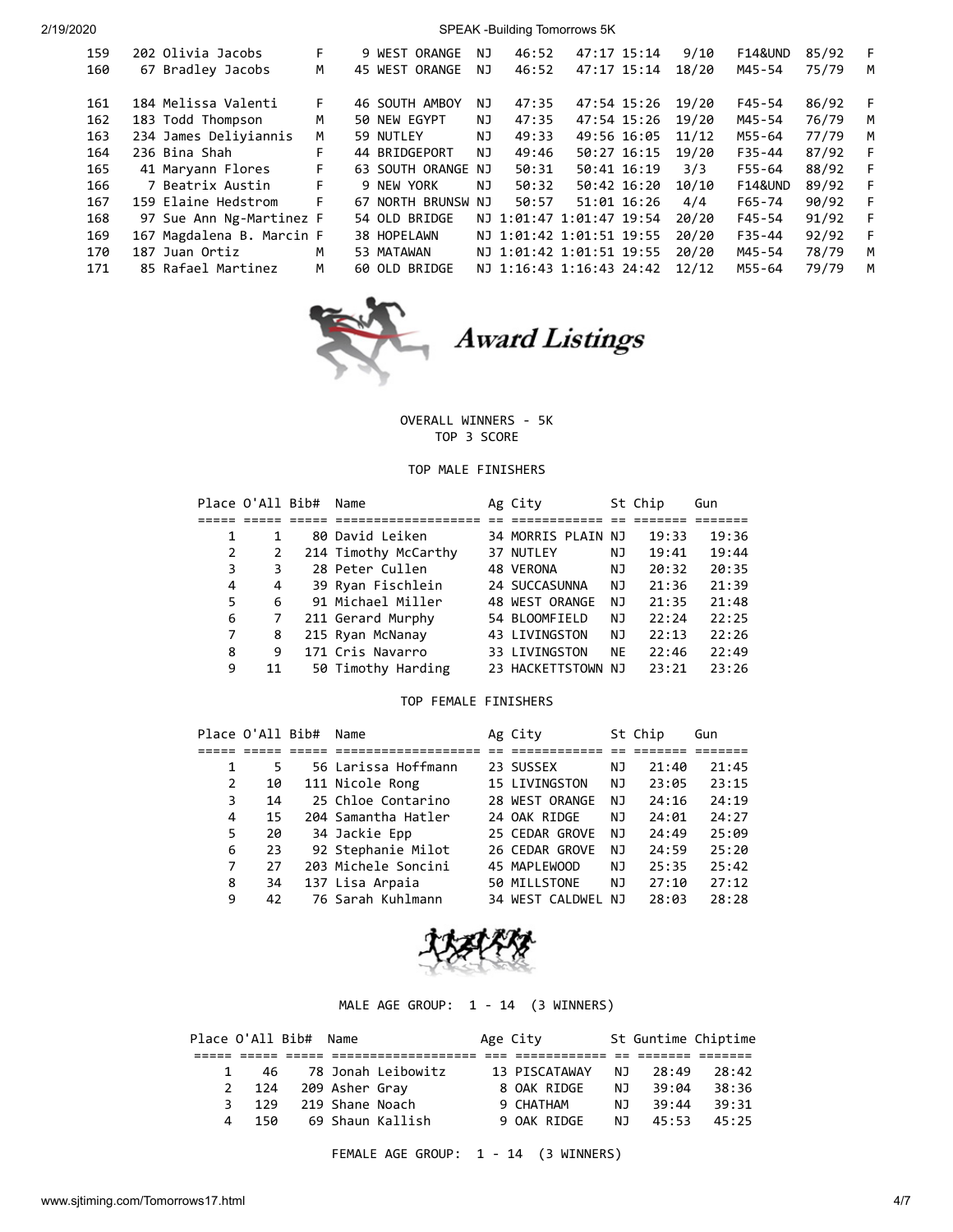| Place O'All Bib# |     | Name                 | Age City      |     | St Guntime Chiptime |       |
|------------------|-----|----------------------|---------------|-----|---------------------|-------|
|                  |     |                      |               |     |                     |       |
| $\mathbf{1}$     | -85 | 23 Casey Coleman     | 13 SPARTA     | NJ  | 33:04               | 32:33 |
| $\mathcal{L}$    | 107 | 228 Reese Korinko    | 14 WASHINGTON | NJ  | 35:49               | 35:37 |
| 3                | 126 | 58 Magdalena Holland | 11 MONTCLAIR  | NJ  | 39:01               | 38:55 |
| 4                | 132 | 64 Sophie Irfani     | 9 MAPLEWOOD   | NJ. | 41:06               | 40:48 |
| 5.               | 133 | 20 Josie Brophy      | 10 MAPLEWOOD  | ΝJ  | 41:08               | 40:50 |

MALE AGE GROUP: 15 - 24 (3 WINNERS)

|    |    | Place O'All Bib# Name |                     | Age City           |      | St Guntime Chiptime |       |
|----|----|-----------------------|---------------------|--------------------|------|---------------------|-------|
|    |    |                       |                     |                    |      |                     |       |
|    | 5. |                       | 39 Ryan Fischlein   | 24 SUCCASUNNA      | NJ   | 21:39               | 21:36 |
| 2  | 11 |                       | 50 Timothy Harding  | 23 HACKETTSTOWN NJ |      | 23:26               | 23:21 |
| 3  | 21 |                       | 113 Robert Schwartz | 23 MORRISTOWN      | NJ   | 25:19               | 24:53 |
| 4  | 44 |                       | 149 Tom Evans       | 16 MONTCLAIR       | NJ N | 28:39               | 28:33 |
| 5. | 86 |                       | 24 John Colman      | 24 MORRISTOWN      | NJ.  | 32:41               | 32:33 |

# FEMALE AGE GROUP: 15 - 24 (3 WINNERS)

|              |    | Place O'All Bib# Name |                      | Age City       |           | St Guntime Chiptime |       |
|--------------|----|-----------------------|----------------------|----------------|-----------|---------------------|-------|
|              |    |                       |                      |                |           |                     |       |
| $\mathbf{1}$ | 14 |                       | 204 Samantha Hatler  | 24 OAK RIDGE   | NJ.       | 24:27               | 24:01 |
| 2            | 49 |                       | 140 Jessica Borchert | 23 ARLINGTON   | <b>VA</b> | 29:04               | 28:57 |
| 3            | 50 |                       | 141 Jennifer Bridge  | 24 MORRISTOWN  | NJ        | 79:04               | 28:57 |
| 4            | 79 |                       | 166 Karina Malhotra  | 15 LIVINGSTON  | ΝJ        | 31:52               | 31:42 |
| 5            | 93 |                       | 235 Victoria Maharaj | 18 WEST ORANGE | NJ.       | 33:45               | 33:42 |

MALE AGE GROUP: 25 - 34 (3 WINNERS)

|               | Place O'All Bib# Name |                        | Age City                 | St Guntime Chiptime |       |
|---------------|-----------------------|------------------------|--------------------------|---------------------|-------|
|               |                       |                        |                          |                     |       |
|               |                       | 1 9 171 Cris Navarro   | 33 LIVINGSTON NE 22:49   |                     | 22:46 |
| $\mathcal{P}$ |                       | 12 169 Patric McDemott | 29 SOUTH ORANGE NJ 23:58 |                     | 23:54 |
| 3             |                       | 15 199 Paul Whitman    | 25 MONTVILLE NJ 24:57    |                     | 24:16 |
| 4             | 18                    | 94 Sean Moroney        | 33 GLEN RIDGE            | NJ 24:33            | 24:31 |
| 5.            |                       | 23 32 Nicholas Denton  | 29 HACKETTSTOWN NJ 25:31 |                     | 25:05 |

FEMALE AGE GROUP: 25 - 34 (3 WINNERS)

|   | Place O'All Bib# Name |                        | Age City           |  | St Guntime Chiptime |       |
|---|-----------------------|------------------------|--------------------|--|---------------------|-------|
|   |                       |                        |                    |  |                     |       |
| 1 | 19                    | 34 Jackie Epp          | 25 CEDAR GROVE NJ  |  | 25:09               | 24:49 |
| 2 | 22                    | 92 Stephanie Milot     | 26 CEDAR GROVE NJ  |  | 25:20               | 24:59 |
|   | 3<br>42               | 76 Sarah Kuhlmann      | 34 WEST CALDWEL NJ |  | 28:28               | 28:03 |
| 4 | 56                    | 212 Kathryn Couillou   | 28 CEDAR GROVE NJ  |  | 30:10               | 29:49 |
|   | 60<br>5               | 181 Lauren Spiegelhoff | 31 EAST BRUNSWI NJ |  | 30:06               | 30:01 |

MALE AGE GROUP: 35 - 44 (3 WINNERS)

|    |     | Place O'All Bib# Name |                      | Age City      |     | St Guntime Chiptime |       |
|----|-----|-----------------------|----------------------|---------------|-----|---------------------|-------|
|    |     |                       |                      |               |     |                     |       |
|    |     |                       | 1 7 215 Ryan McNanay | 43 LIVINGSTON | NJ  | 22:26               | 22:13 |
| 2  | 25  |                       | 30 Robert De Gracia  | 38 GLEN RIDGE | NJ. | 25:21               | 25:16 |
| 3  | 29  |                       | 180 Michael Sebra    | 37 WEEHAWKEN  | NJ. | 25:44               | 25:44 |
| 4  | 33. |                       | 116 Nirav Shah       | 40 CARTERET   | NJ. | 27:26               | 26:49 |
| 5. | 36. |                       | 74 Dustin Kimball    | 37 OAK RIDGE  | NJ. | 27:50               | 27:13 |

FEMALE AGE GROUP: 35 - 44 (3 WINNERS)

| Place O'All Bib# Name |    |                        | Age City           |      | St Guntime Chiptime |       |
|-----------------------|----|------------------------|--------------------|------|---------------------|-------|
|                       |    |                        |                    |      |                     |       |
| $\mathbf{1}$          | 45 | 125 Chevon Thomas      | 38 PLAINFIELD      | . NJ | 28:52               | 28:34 |
| 2                     | 62 | 61 Samira Imamverdiyev | 39 WEST ORANGE NJ  |      | 30:21               | 30:08 |
| 3                     | 77 | 60 Monique Hope        | 37 RIVER EDGE      | NJ   | 31:40               | 31:37 |
| 4                     | 80 | 201 Samira Sharif      | 40 W. PLAINFIEL NJ |      | 32:02               | 31:48 |
| 5                     | 87 | 29 Amy Cusack          | 41 OAK RIDGE       | NJ N | 33:08               | 32:36 |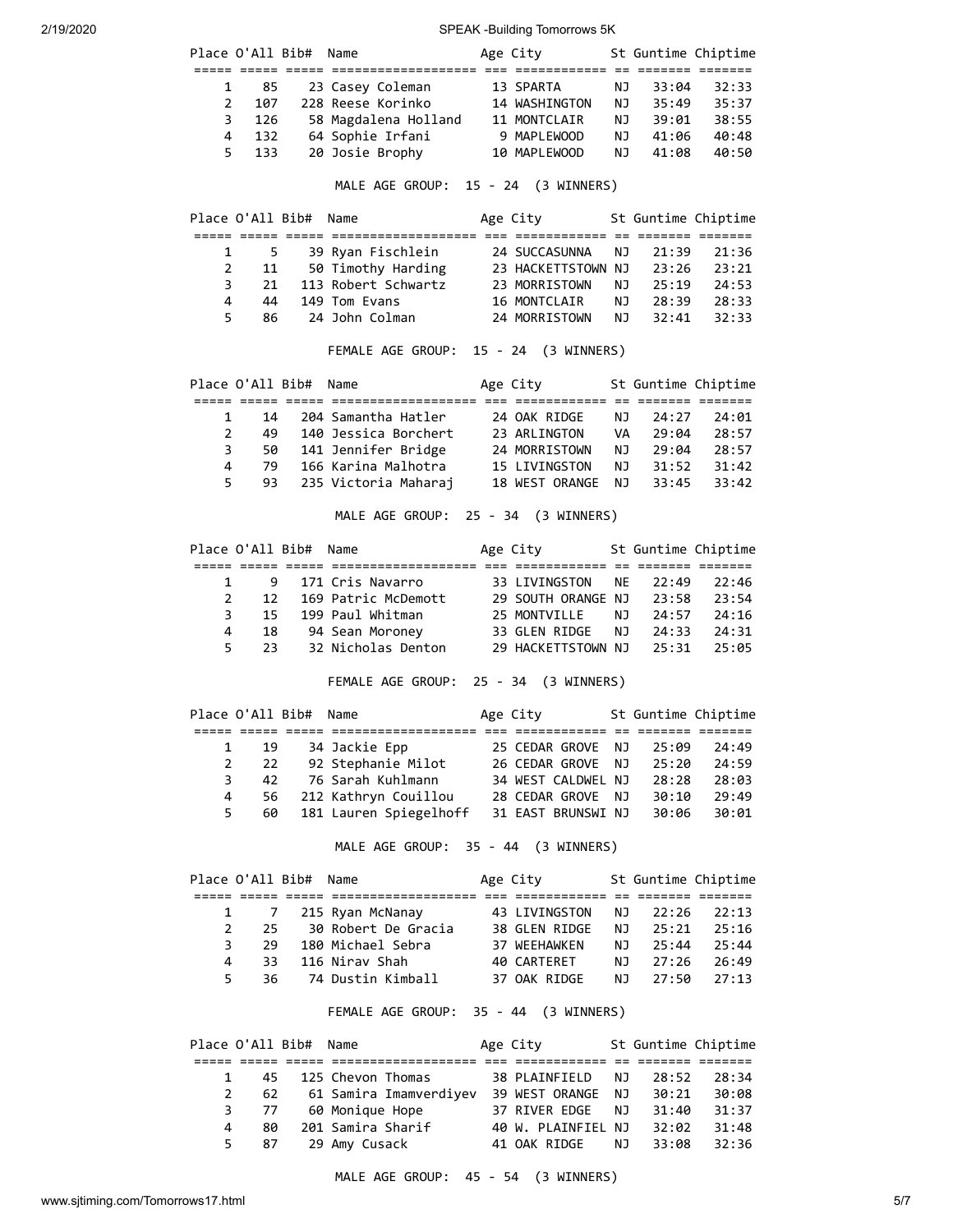| Place O'All Bib# |                  |                       | Name                                                                                                                                                               | Age City                                 |    | St Guntime Chiptime  |             |
|------------------|------------------|-----------------------|--------------------------------------------------------------------------------------------------------------------------------------------------------------------|------------------------------------------|----|----------------------|-------------|
| $\mathbf 1$      | 4                |                       |                                                                                                                                                                    |                                          | ΝJ | 21:48                | 21:35       |
| $\overline{2}$   | 8                |                       | 91 Michael Miller 48 WEST ORANGE<br>211 Gerard Murphy 54 BLOOMFIELD                                                                                                |                                          | NJ | 22:25                | 22:24       |
| 3                | 13               |                       | 148 Edward Evans                                                                                                                                                   | 50 MONTCLAIR                             |    | NJ<br>24:05          | 23:59       |
| 4                | 20               |                       | 112 Matthew Ryan                                                                                                                                                   | 45 VERONA                                | NJ | 24:54                | 24:51       |
| 5                | 27               |                       | 87 Andrew Matulewicz                                                                                                                                               | 45 CARLSTADT                             | NJ | 25:41                | 25:38       |
|                  |                  |                       |                                                                                                                                                                    |                                          |    |                      |             |
|                  |                  |                       | FEMALE AGE GROUP: 45 - 54 (3 WINNERS)                                                                                                                              |                                          |    |                      |             |
|                  |                  | Place O'All Bib#      | Name                                                                                                                                                               | Age City 5t Guntime Chiptime             |    |                      |             |
| 1                | 26               |                       | 203 Michele Soncini                                                                                                                                                | 45 MAPLEWOOD                             | ΝJ | 25:42                | 25:35       |
| 2                | 35               |                       | 137 Lisa Arpaia                                                                                                                                                    | 50 MILLSTONE                             | NJ | 27:12                | 27:10       |
| 3                | 51               |                       | 170 Nella Mirabile                                                                                                                                                 | 48 RAHWAY                                | NJ | 29:14                | 29:12       |
| $\overline{4}$   | 52               |                       | 89 Christie McVey                                                                                                                                                  | 48 WEST ORANGE                           | NJ | 29:30                | 29:22       |
| 5                | 66               |                       | 26 Kathleen Conway                                                                                                                                                 | 54 OAK RIDGE                             | NJ | 31:20                | 30:51       |
|                  |                  |                       | MALE AGE GROUP: 55 - 64 (3 WINNERS)                                                                                                                                |                                          |    |                      |             |
|                  |                  | Place O'All Bib#      | Name                                                                                                                                                               | Age City                                 |    | St Guntime Chiptime  |             |
| 1                | 17               |                       | 12 Mark Bergman                                                                                                                                                    | 57 LIVINGSTON                            | ΝJ | 24:31                | 24:27       |
| $\overline{2}$   | 37               |                       | 173 Jeff O'Brien                                                                                                                                                   | 56 FREEHOLD                              |    |                      | 27:17       |
| 3                | 59               |                       | 157 Jack Gulino                                                                                                                                                    | 60 MILLSTONE                             |    | NJ 27:19<br>NJ 29:55 | 29:53       |
| 4                | 65               |                       | 114 Robert Serio                                                                                                                                                   | 56 CEDAR GROVE                           |    | NJ 31:13             | 30:47       |
| 5                | 70               |                       | 100 Alan Noel                                                                                                                                                      | 56 SOUTH ORANGE NJ                       |    | 32:00                | 31:20       |
|                  |                  |                       | FEMALE AGE GROUP: 55 - 64 (3 WINNERS)                                                                                                                              |                                          |    |                      |             |
|                  | Place O'All Bib# |                       | Name                                                                                                                                                               | Age City                                 |    | St Guntime Chiptime  |             |
| 1                | 152              |                       | 156 Evelyn Gallik                                                                                                                                                  | 63 NUTLEY                                | NJ | 46:14                | 45:52       |
| $\overline{2}$   | 156              |                       | 86 Maria Matthews                                                                                                                                                  | 57 CRANFORD                              | NJ |                      | 46:54 46:40 |
| 3                | 165              |                       | 41 Maryann Flores                                                                                                                                                  | 63 SOUTH ORANGE NJ                       |    | 50:41                | 50:31       |
|                  |                  |                       | MALE AGE GROUP: 65 - 74 (3 WINNERS)                                                                                                                                |                                          |    |                      |             |
|                  | Place O'All Bib# |                       | Name                                                                                                                                                               | Age City                                 |    | St Guntime Chiptime  |             |
|                  |                  |                       |                                                                                                                                                                    |                                          |    |                      |             |
| 1                | 103              |                       | 218 Gregory Puchalski                                                                                                                                              | 65 METUCHEN                              | ΝJ | 35:19                | 35:06       |
| $\overline{2}$   | 114              |                       | 81 Marvin Leiken                                                                                                                                                   | 67 CEDAR KNOLLS NJ                       |    | 36:56                | 36:22       |
| 3                | 119              |                       | 145 Joseph Dubas 67 JAMESBURG NJ                                                                                                                                   |                                          |    | 37:39                | 37:30       |
|                  |                  |                       | FEMALE AGE GROUP: 65 - 74 (3 WINNERS)                                                                                                                              |                                          |    |                      |             |
|                  |                  | Place O'All Bib#      | Name                                                                                                                                                               | Age City 5t Guntime Chiptime             |    |                      |             |
| 1                | 54               |                       | 213 Penny Trawinkski 68 HAMDEN                                                                                                                                     |                                          |    | CT 29:48             | 29:43       |
|                  |                  |                       |                                                                                                                                                                    |                                          |    |                      |             |
|                  |                  |                       |                                                                                                                                                                    |                                          |    |                      |             |
|                  |                  |                       | 72 38 Janet Fischlein 66 SUCCASUNNA NJ 31:58 31:25<br>3 155 117 Kelly Shaw 74 MONTCLAIR NJ 46:53 46:22<br>4 167 159 Elaine Hedstrom 67 NORTH BRUNSW NJ 51:01 50:57 |                                          |    |                      |             |
|                  |                  |                       | MALE AGE GROUP: 75 - 99 (3 WINNERS)                                                                                                                                |                                          |    |                      |             |
|                  |                  |                       |                                                                                                                                                                    |                                          |    |                      |             |
|                  |                  | Place O'All Bib# Name |                                                                                                                                                                    | Age City             St Guntime Chiptime |    |                      |             |
|                  |                  |                       | FEMALE AGE GROUP: 75 - 99 (3 WINNERS)                                                                                                                              |                                          |    |                      |             |
|                  |                  | Place O'All Bib# Name |                                                                                                                                                                    | Age City 5t Guntime Chiptime             |    |                      |             |
| 1                | 120              |                       | 162 Marion Kelley 75 CRANFORD                                                                                                                                      |                                          |    | NJ 37:54 37:42       |             |